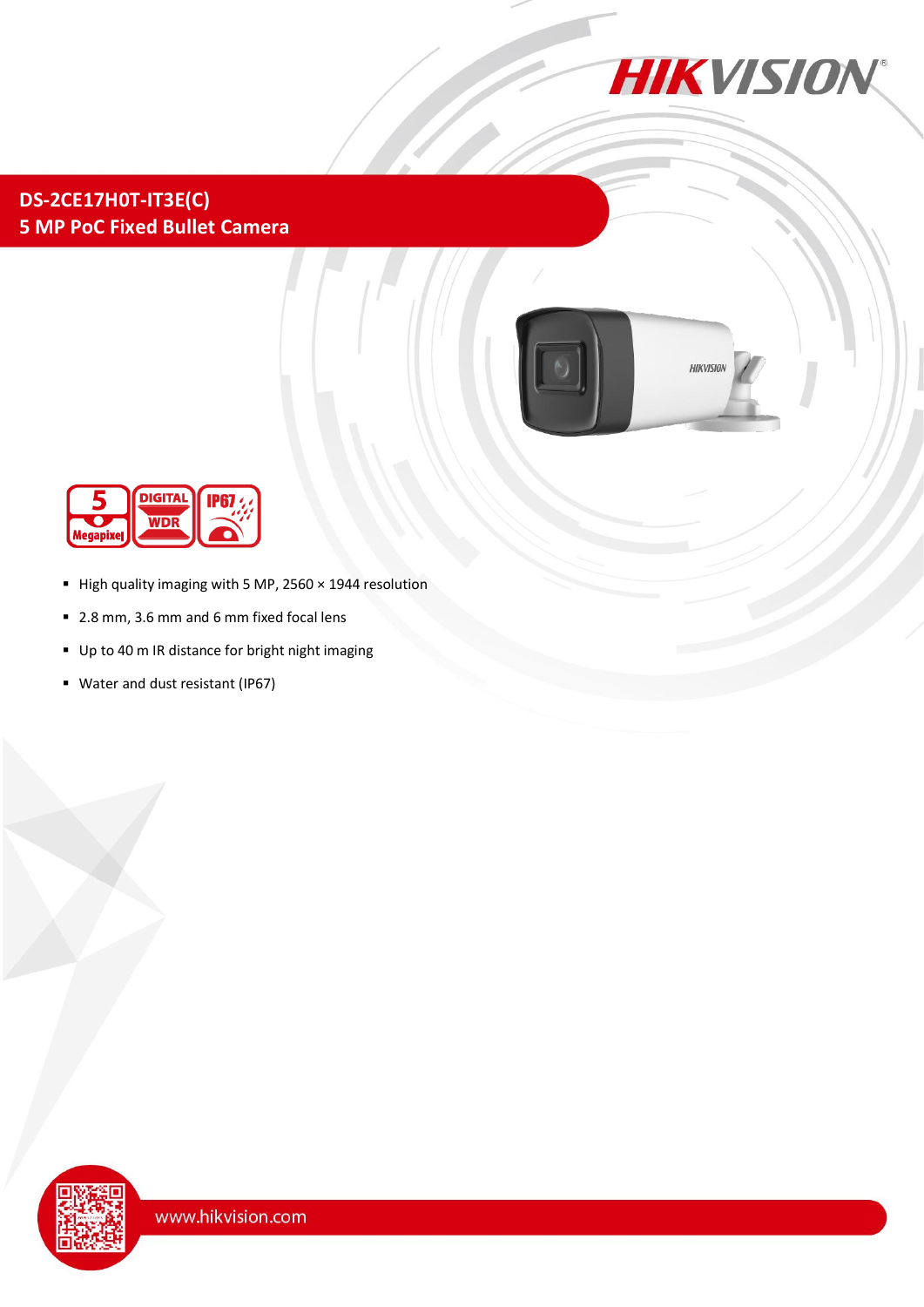

## **Specification**

| Camera                     |                                                                              |
|----------------------------|------------------------------------------------------------------------------|
| Image Sensor               | 5 MP CMOS                                                                    |
| Max. Resolution            | 2560 (H) × 1944 (V)                                                          |
| Min. Illumination          | 2.8 mm, 3.6 mm and 6 mm: 0.01 Lux @ (F2.0, AGC ON), 0 Lux with IR            |
| <b>Shutter Time</b>        | PAL: 1/25 s to 1/50, 000 s                                                   |
|                            | NTSC: 1/30 s to 1/50, 000 s                                                  |
| Day & Night                | <b>ICR</b>                                                                   |
| Angle Adjustment           | Pan: 0 to 360°, Tilt: 0 to 180°, Rotation 0 to 360°                          |
| Signal System              | PAL/NTSC                                                                     |
| Lens                       |                                                                              |
| Lens Type                  | 2.8 mm, 3.6 mm and 6 mm fixed focal lens                                     |
| Focal Length & FOV         | 2.8 mm, horizontal FOV: 85°, vertical FOV: 63°, diagonal FOV: 110°           |
|                            | 3.6 mm, horizontal FOV: 80°, vertical FOV: 63°, diagonal FOV: 105°           |
|                            | 6 mm, horizontal FOV: 57°, vertical FOV: 43°, diagonal FOV: 72°              |
| Lens Mount                 | M12                                                                          |
| Image                      |                                                                              |
| Image Parameters Switch    | STD/HIGH-SAT                                                                 |
| <b>Image Settings</b>      | Brightness, Sharpness, Smart IR                                              |
| <b>Frame Rate</b>          | 5 M @ 20 fps, 4 M @ 30 fps, 4 M @ 25 fps, 1080P @ 30 fps, 1080P @ 25 fps     |
| Day/Night Mode             | Auto/Color/BW (Black and White)                                              |
| Wide Dynamic Range (WDR)   | Digital WDR                                                                  |
| Image Enhancement          | DWDR, BLC, HLC, Global                                                       |
| <b>Noise Reduction</b>     | 2D DNR                                                                       |
| White Balance              | Auto/Manual                                                                  |
| AGC                        | Yes                                                                          |
| Interface                  |                                                                              |
| Video Output               | 1 HD analog output                                                           |
| General                    |                                                                              |
| Material                   | <b>Front Cover: Metal</b>                                                    |
|                            | Main Body: Plastic                                                           |
| Dimension                  | 216.6 mm × 78.9 mm × 75.4 mm (8.53" × 3.10" × 2.97")                         |
| Weight                     | Approx. 380 g (0.84 lb.)                                                     |
| <b>Operating Condition</b> | -40 °C to 60 °C (-40 °F to 140 °F), humidity: 90% or less (non-condensation) |
| Communication              | <b>HIKVISION-C</b>                                                           |
| Language                   | English                                                                      |
| Power Supply               | 12 VDC ±25%/PoC.af                                                           |
|                            | *You are recommended to use one power adapter for one camera, and use 2-pin  |
|                            | power supply for long-distance power supply.                                 |
| Consumption                | Max. 4 W                                                                     |
| IR Range                   | Up to 40 m                                                                   |
| <b>Approval</b>            |                                                                              |
| Protection                 | <b>IP67</b>                                                                  |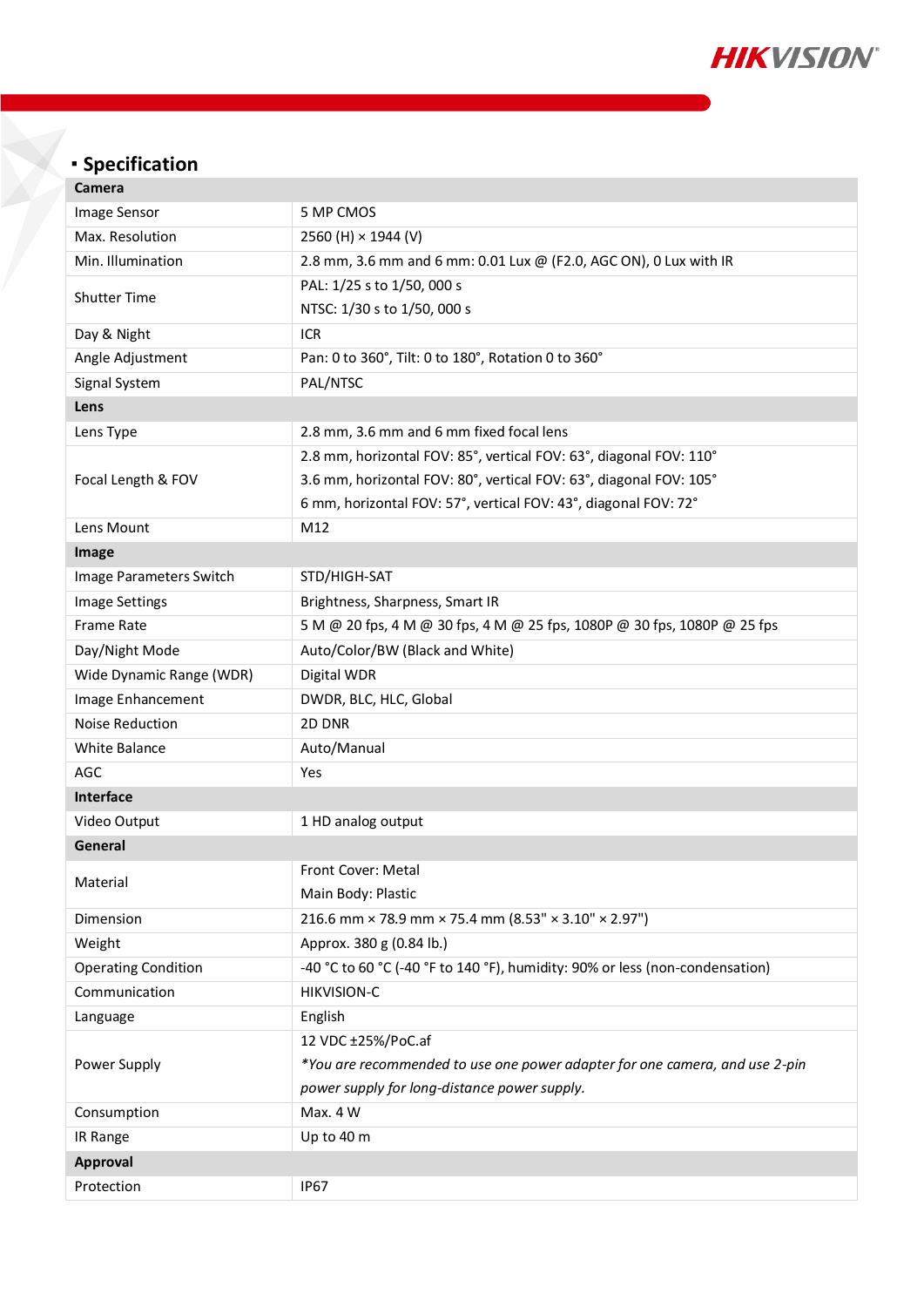

**Available Model**

DS-2CE17H0T-IT3E(C)

## **Dimension**



- **Accessory**
- **Optional**